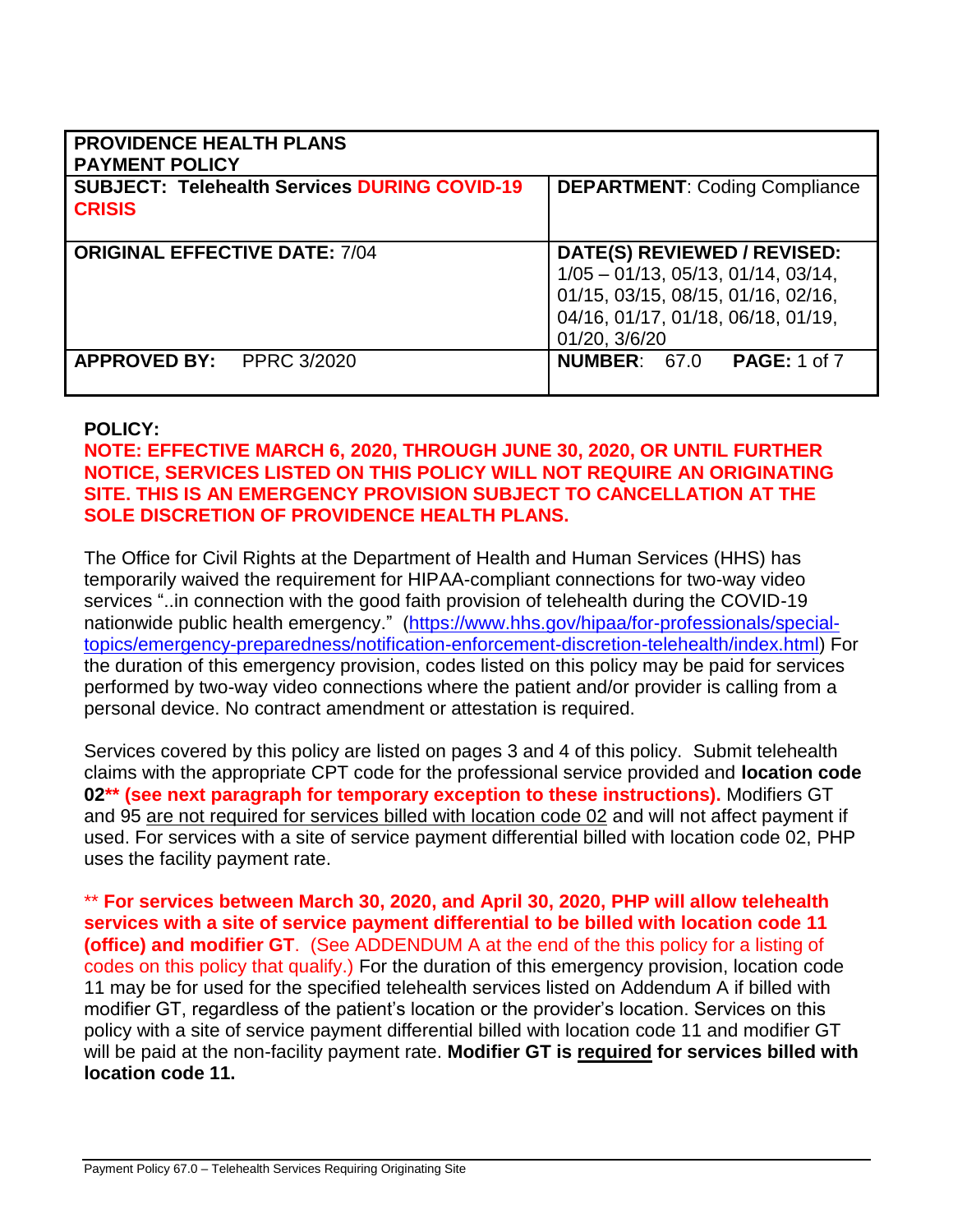| <b>PROVIDENCE HEALTH PLANS</b><br><b>PAYMENT POLICY</b>              |                     |                     |
|----------------------------------------------------------------------|---------------------|---------------------|
| <b>SUBJECT: Telehealth Services DURING</b><br><b>COVID-19 CRISIS</b> | <b>NUMBER: 67.0</b> | <b>PAGE: 2 of 7</b> |

Services covered by this policy require the patient to be in an originating site as defined on this policy, except as noted for services during the Covid-19 crisis. See Payment Policy 93.0 (Web-Based Services) for services provided to patients who are not in an originating site (except for services during Covid-19 crisis).

Telehealth services are services delivered via an electronic two-way communication system. PHP provides coverage for telehealth services when the service is medically necessary and supported by evidence-based medical criteria. Coverage for telehealth services includes payment for consultations, office visits, individual psychotherapy, and pharmacologic management. (Specific services covered by this policy are listed on pages 3 and 4 of this policy.) All providers (including chiropractors and naturopaths) who are credentialed with PHP and who are performing services within their scope of license may perform telehealth services listed on this policy.

Effective March 6, 2020, through June 30, 2020, or until further notice, PHP will allow payment for medically appropriate services performed using two-way video connections where the patient is calling from a personal device. Providers may also use a personal device to perform these services. The following conditions must be met for PHP to make payments for telehealth services listed on this policy:

- The service must be furnished via an interactive telecommunications system;
- The service must be furnished by a physician or authorized practitioner credentialed with PHP;
- The service must be furnished to an eligible telehealth individual;
- **The individual receiving the service must be located in a telehealth originating site (except as noted for the Covid-19 crisis.) See "Procedure" for definition of originating site. NOTE: For services on or after March 6, 2020, through June 30, 2020, or until further notice, services are expanded to allow two-way video conferencing when the patient is calling from a personal device.**

## **APPLIES TO:**

Health Plan Providers All Lines of Business

## **REFERENCE:**

CMS Rules and Regulations Current Procedural Terminology (CPT) PHP Coding Edits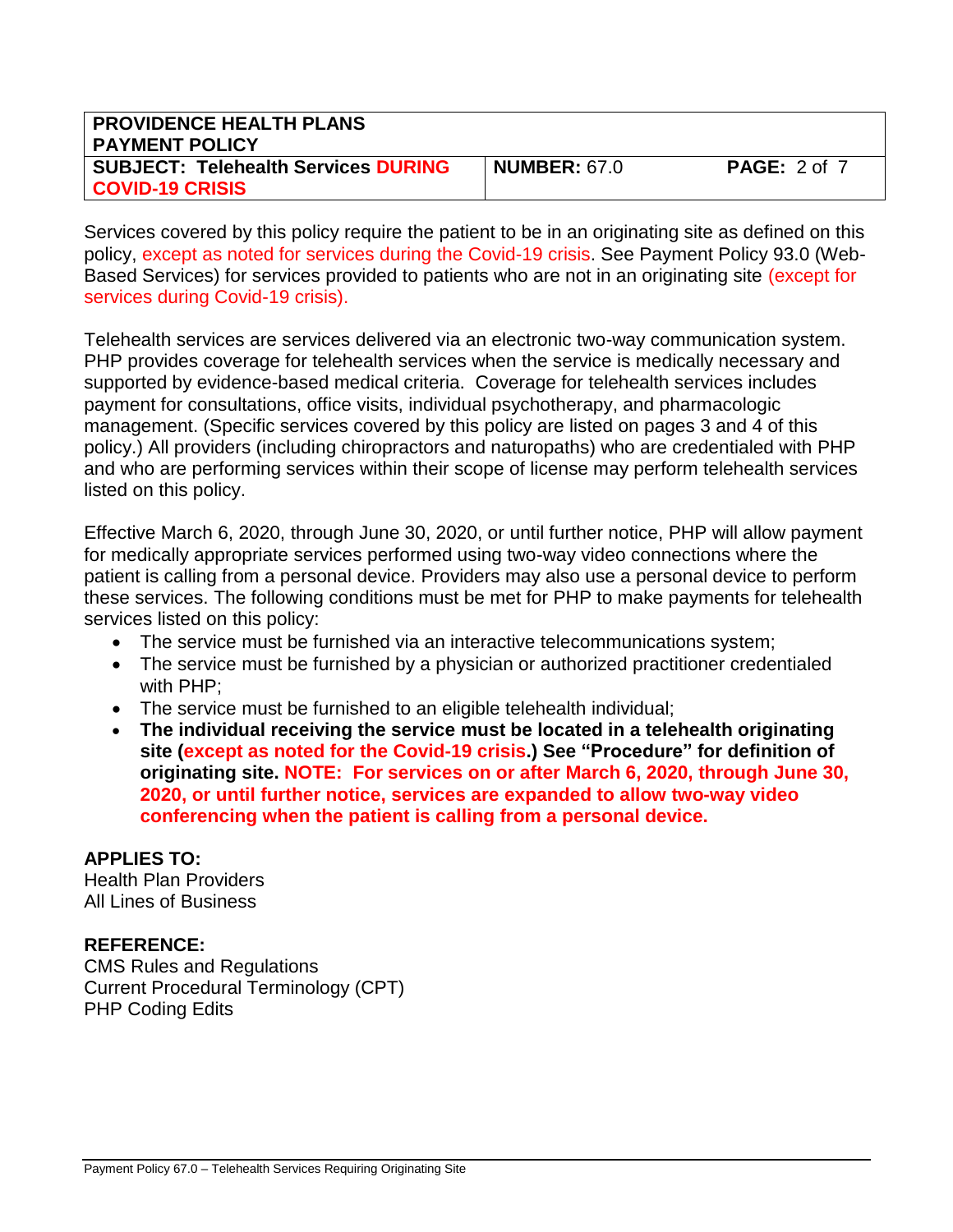| <b>PROVIDENCE HEALTH PLANS</b><br><b>PAYMENT POLICY</b>              |                     |                     |
|----------------------------------------------------------------------|---------------------|---------------------|
| <b>SUBJECT: Telehealth Services DURING</b><br><b>COVID-19 CRISIS</b> | <b>NUMBER: 67.0</b> | <b>PAGE:</b> 3 of 7 |

# **PROCEDURE:**

**For services performed when patient is in an originating site (NOTE: The information about originating site does not apply to services performed when patient is calling from a personal device):**

PHP does not distinguish between originating sites that are rural or urban in providing coverage for telehealth services. Additional information about originating site may be found on page 6 of this policy. An originating site for telehealth services includes, but is not limited to:

- 1. Hospital;
- 2. Rural health clinic;
- 3. Federally qualified health center;
- 4. Physician's office;
- 5. Community mental health center;
- 6. Skilled nursing facility;
- 7. Renal dialysis center;
- 8. Site where public health services are provided;
- 9. Nurse call center employing independent practitioners.
- 10.Mobile stroke unit (modifier G0) for acute stroke only. (See page 5.)
- 11.Homes of beneficiaries with ESRD getting home dialysis

# **Coverage of Telehealth**

The use of a telecommunications system may substitute for a face-to-face, "hands on" encounter for consultation, office visits, individual psychotherapy, medical nutrition therapy and pharmacologic management. These services and corresponding CPT/HCPCS codes are listed below.

- Initial consult codes for emergency telehealth services only (HCPCS codes G0425-G0427)\*\*(See notes on Page 5)
- Follow-up inpatient consultations for telehealth services only (HCPCS codes G0406- G0408)\*\*(See notes on Page 5)
- Critical care telehealth consultation (HCPCS codes G0508-G0509)
- Subsequent hospital care services (limited to one every three days) (CPT codes 99231- 99233)
- Subsequent nursing facility care services (limited to one every 30 days) (CPT codes 99307-99310)
- For dates of service on or after March 6, 2020, through June 30, 2020, or until further notice, initial nursing facility care services are covered by this policy (CPT codes 99304- 99306)
- Office or other outpatient visits (CPT codes 99201-99215)
- Advanced care planning (CPT codes 99497-99498)
- Psychotherapy (CPT codes 90832-90834, 90836-90838, 90845-90847)
- Medical nutrition therapy (HCPCS/CPT codes G0270, 97802, 97803, 97804)
- Inpatient pharmacologic management (HCPCS code G0459)
- Psychiatric diagnostic interview examination (CPT codes 90791-90792)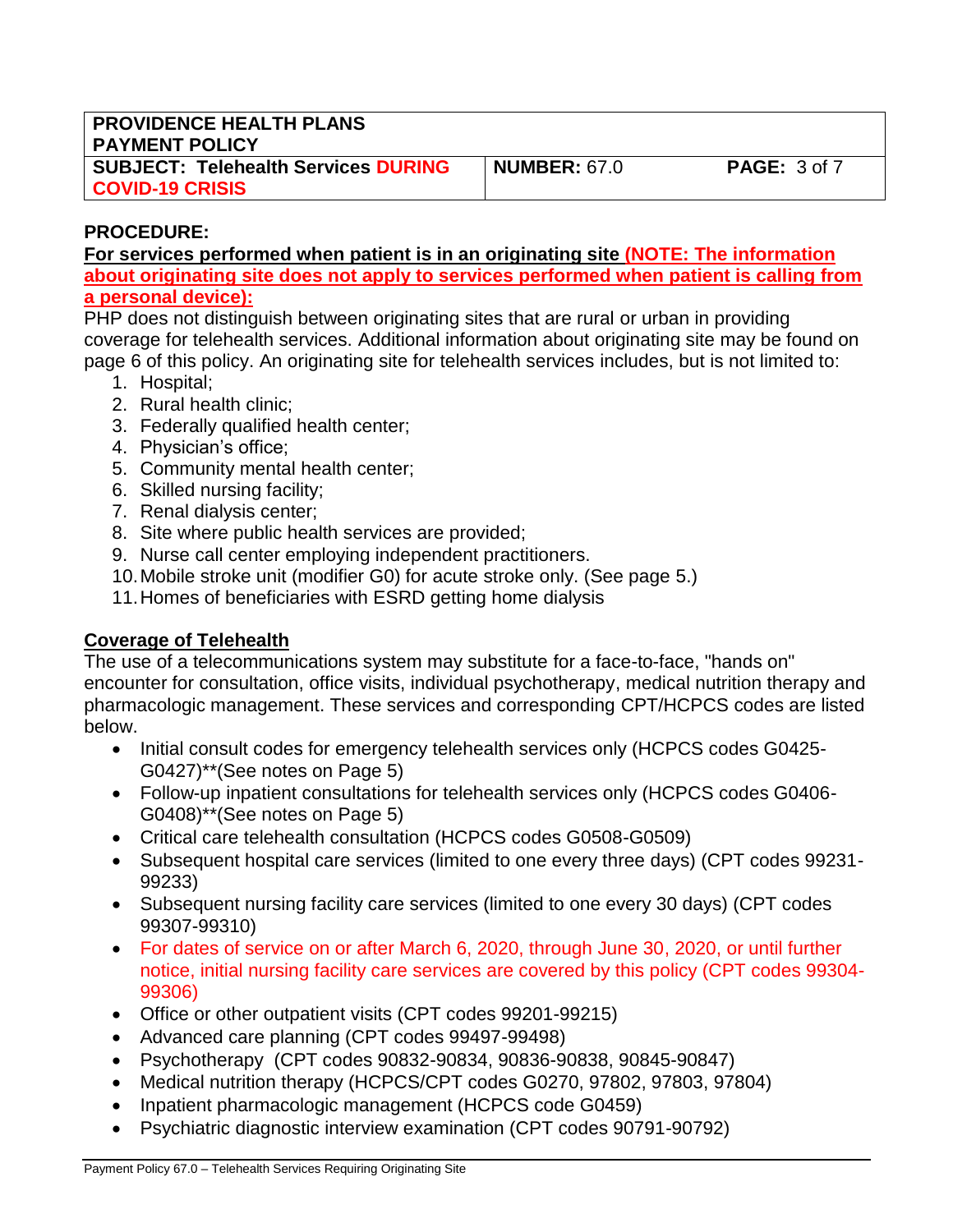| <b>PROVIDENCE HEALTH PLANS</b><br><b>PAYMENT POLICY</b>              |                     |                     |
|----------------------------------------------------------------------|---------------------|---------------------|
| <b>SUBJECT: Telehealth Services DURING</b><br><b>COVID-19 CRISIS</b> | <b>NUMBER: 67.0</b> | <b>PAGE: 4 of 7</b> |

- Neurobehavioral status exam (CPT code 96116)
- End stage renal disease related services (CPT codes 90951-90952, 90954-90955, 90957-90958, 90960-90961, 90963-90970)
- Chronic kidney disease educational services (G0420-G0421)
- Diabetic self-management training services (G0108-G0109)
- Health and behavior assessments (CPT codes 96156, 96158, 96159, 96164, 96165, 96167, 96168, 96170, 96171)
- Alcohol and/or substance (other than tobacco) abuse assessment and brief intervention (HCPCS codes G0396-G0397)
- Annual alcohol misuse screening (HCPCS code G0442)
- Brief face-to-face behavioral counseling for alcohol misuse, 15 minutes (HCPCS code G0443)
- Smoking and tobacco use cessation counseling (CPT codes 99406-99407, HCPCS codes G0436-G0437)
- Annual depression screening, 15 minutes (HCPCS code G0444)
- High-intensity behavioral counseling to prevent STD (HCPCS code G0445)
- Annual face-to-face intensive behavioral therapy for cardiovascular disease (HCPCS code G0446)
- Face-to-face behavioral counseling for obesity (HCPCS code G0447)
- Transitional care management (CPT codes 99495-99496)
- Prolonged services codes, by review only (CPT codes 99354-99355 and 99356-99357)
- Annual wellness visits (HCPCS codes G0438-G0439)
- Counseling visit to discuss need for lung cancer screening using low dose CT scan (G0296)
- Interactive complexity psychiatry services and procedures (90785)
- Health risk assessment (96160-96161)
- Comprehensive assessment of and care planning for patients requiring chronic care management (G0506)
- Psychotherapy for crisis (90839-90840)
- Office-based treatment for opioid use disorder, including development of the treatment plan, care coordination, individual therapy and group therapy and counseling (G2086, G2087, and G2088)
- **FOR DATES OF SERVICE ON OR AFTER MARCH 6, 2020, THROUGH JUNE 30, 2020, OR UNTIL FURTHER NOTICE, THESE ADDITIONAL CODES FOR PHYSICAL THERAPY, SPEECH THERAPY, OCCUPATIONAL THERAPY WILL BE COVERED AS TELEHEALTH SERVICES:** CPT codes 92507, 92526, 92609, 97110, 97112, 97129, 97130, 97161, 97162, 97163, 97530, 97535 may be used to report two-way video services performed by physical therapists, occupational therapists, or speech and language pathologists for services within that practitioner's scope of license.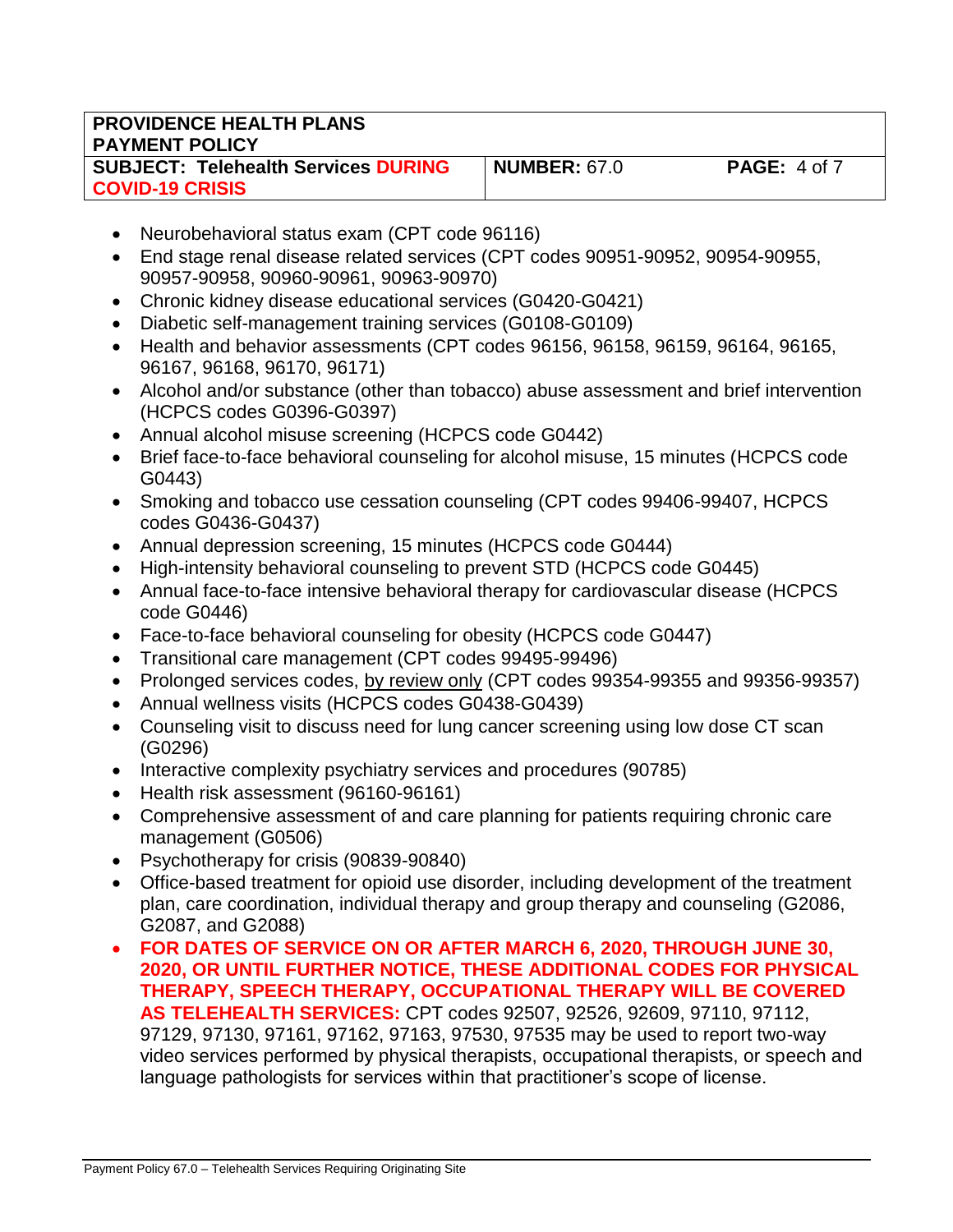| <b>PROVIDENCE HEALTH PLANS</b><br><b>PAYMENT POLICY</b>              |                     |                     |
|----------------------------------------------------------------------|---------------------|---------------------|
| <b>SUBJECT: Telehealth Services DURING</b><br><b>COVID-19 CRISIS</b> | <b>NUMBER: 67.0</b> | <b>PAGE: 5 of 7</b> |

\*\* Inpatient telehealth consultations are furnished to PHP members in hospitals or skilled nursing facilities via telehealth at the request of the physician of record, the attending physician, or other appropriate source. The physician or practitioner who furnishes the initial inpatient consultation via telehealth cannot be the physician or practitioner of record or the attending physician or practitioner, and the initial inpatient telehealth consultation would be distinct from the care provided by the physician or practitioner of record or the attending physician or practitioner.

Submit telehealth claims with the appropriate CPT code for the professional service provided and **location code 02 (telehealth)**. Modifiers GT and 95 are not required for services billed with location 02 and will not affect payment if used. For services between March 30, 2020, and April 30, 2020, PHP will allow services listed on Addendum A of this policy to be billed with **location code 11 (office) and modifier GT. Modifier GT is required for services billed with location code 11.**

When store and forward technologies are used, submit the appropriate CPT code with location code 02 and telehealth **modifier GQ**, "via asynchronous telecommunications system." (See "Alaska/Hawaii Demonstration Program" section.)

Effective January 1, 2019, modifier G0 (G-zero) may be used to identify telehealth services furnished for purposes of diagnosis, evaluation, or treatment of symptoms of acute stroke. PHP does not distinguish between originating sites that are rural or urban in providing coverage for telehealth services, so modifier is G0 is not required for these services, but it is accepted. In addition to other qualifying originating sites listed on this policy, acute stroke telehealth services may be furnished in a mobile stroke unit.

# **Alaska/Hawaii Demonstration Program**

In the case of Federal telemedicine demonstration programs conducted in Alaska or Hawaii, PHP payment is permitted for telemedicine when asynchronous 'store and forward technology' in single or multimedia formats is used as a substitute for an interactive telecommunications system. The originating site and distant site practitioner must be included within the definition of the demonstration program. Store and forward technologies may be used as a substitute for an interactive telecommunications system. (See "Definition of Store and Forward" under "Conditions of Payment.")

By using the GQ modifier, the distant site practitioner verifies that the asynchronous medical file was collected and transmitted to the physician or practitioner at the distant site from a Federal telemedicine demonstration project conducted in Alaska or Hawaii. (See "Conditions of Payment" section.)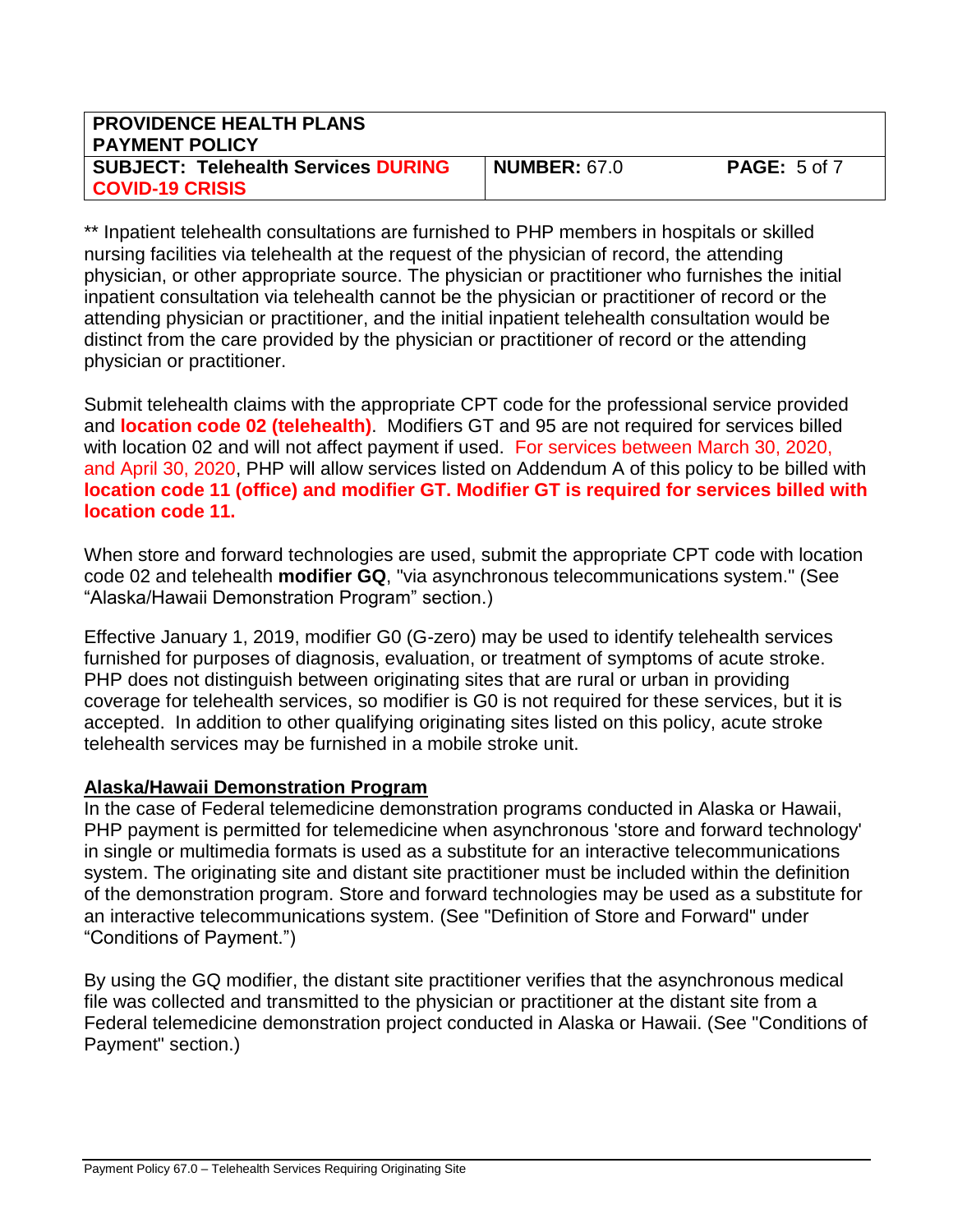| <b>PROVIDENCE HEALTH PLANS</b><br><b>PAYMENT POLICY</b>       |                     |                     |
|---------------------------------------------------------------|---------------------|---------------------|
| SUBJECT: Telehealth Services DURING<br><b>COVID-19 CRISIS</b> | <b>NUMBER: 67.0</b> | <b>PAGE: 6 of 7</b> |

## **Conditions of Payment**

For PHP payment to occur, interactive audio and video telecommunications must be used, permitting real-time communication between the distant site physician or practitioner and the PHP member. As a condition of payment, the patient must be present and participating in the telehealth visit.

**Definition of "store and forward":** For purposes of this instruction, "store and forward" means the asynchronous transmission of medical information to be reviewed at a later time by physician or practitioner at the distant site. A patient's medical information may include, but is not limited to, video clips, still images, x-rays, MRIs, EKGs and EEGs, laboratory results, audio clips, and text. The physician or practitioner at the distant site reviews the case without the patient being present. Store and forward substitutes for an interactive encounter with the patient present; the patient is not present in real-time. Asynchronous telecommunications system in single media format does not include telephone calls, images transmitted via facsimile machines and text messages without visualization of the patient (electronic mail). Photographs must be specific to the patient's condition and adequate for rendering or confirming a diagnosis and/or treatment plan. Dermatological photographs, e.g., a photograph of a skin lesion, may be considered to meet the requirement of a single media format under this instruction.

# **Professional Charges**

PHP practitioners may receive payment at the distant site, i.e., at a site other than where beneficiary is. As a condition of PHP payment for telehealth services, the physician or practitioner at the distant site **must be licensed to provide the service under State law.** When the physician or practitioner at the distant site is licensed under State law to provide a covered telehealth service (i.e., professional consultation, office and other outpatient visits, individual psychotherapy, or pharmacologic management), then he or she may bill for and receive payment for this service when delivered via a telecommunications system.

Effective 1/1/17, the physician or practitioner furnishing telehealth services from a distant site should use location code (or place of service code) "02." Location code "02" does not apply to the originating site. (See Page 7 for information on location code for originating site.) Except as listed below for services between March 30, 2020, and April 30, 2020, only the CPT codes listed on this policy (Pages 3-4) billed location code 02 are allowed for telehealth services. For services with a site of service payment differential, PHP uses the facility payment rate for services furnished via telehealth (except as noted in the next paragraph).

For services between March 30, 2020, and April 30, 2020, PHP will allow services listed on Addendum A of this policy to be billed with **location code 11 (office) and modifier GT. Modifier GT is required for services billed with location code 11.**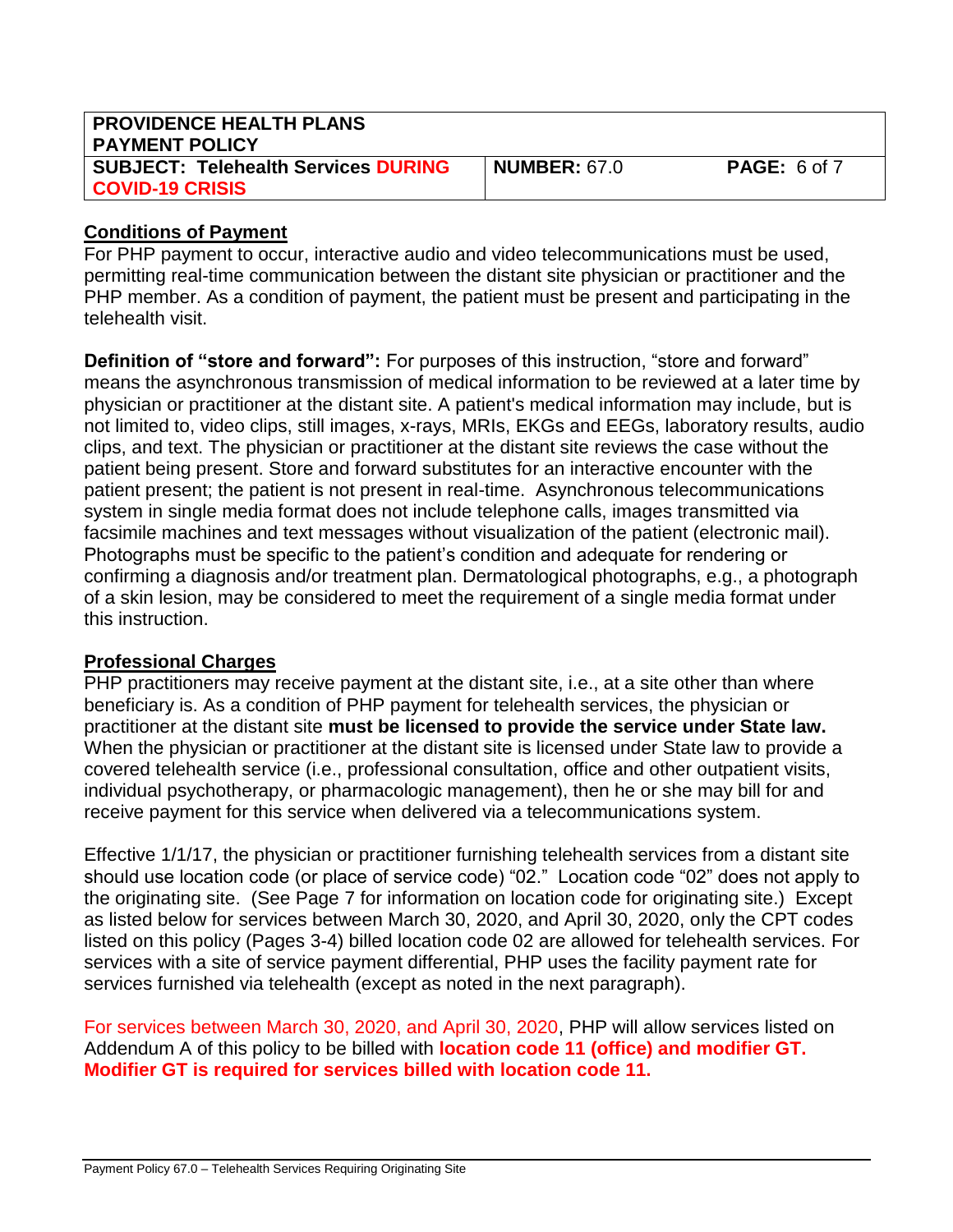| <b>PROVIDENCE HEALTH PLANS</b>             |                     |                     |
|--------------------------------------------|---------------------|---------------------|
| <b>PAYMENT POLICY</b>                      |                     |                     |
| <b>SUBJECT: Telehealth Services DURING</b> | <b>NUMBER: 67.0</b> | <b>PAGE:</b> 7 of 7 |
| <b>COVID-19 CRISIS</b>                     |                     |                     |

### **Originating Site Facility Fee Payment Methodology**

The term "originating site" means the location of an eligible PHP member at the time the service being furnished via a telecommunications system occurs. NOTE: For services

performed on or after March 6, 2020, and until further notice, the requirement for the patient to be in an eligible originating site is temporarily waived. See the first paragraph of this policy.

For asynchronous, store and forward telecommunications technologies, an originating site is only a federal telemedicine demonstration program conducted in Alaska or Hawaii.

### Originating Site Facility Fee

To receive the originating facility site payment, submit claims with HCPCS code Q3014, "telehealth originating site facility fee" (short description "telehealth facility fee"). The type of service for telehealth originating site facility fee is "9, other items and services."

The benefit may be billed on bill types 12X, 13X, 22X, 23X, 71X, 72X, 73X, 76X, and 85X. Unless otherwise applicable, report the originating site facility fee under revenue code 078X and include HCPCS code Q3014.

If the originating site is a physician's office, the office location code (or place of service code) "11" is the only payable setting for code Q3014. The provider who bills the originating site facility fee may not be the same provider (or the same provider group or the same tax identification number) as the provider who is billing for services performed.

Modifier G0 (Telehealth services for diagnosis, evaluation, or treatment, of symptoms of an acute stroke) may be added to Q3014 to identify services furnished for treatment of acute stroke. This modifier is not required by PHP but is accepted.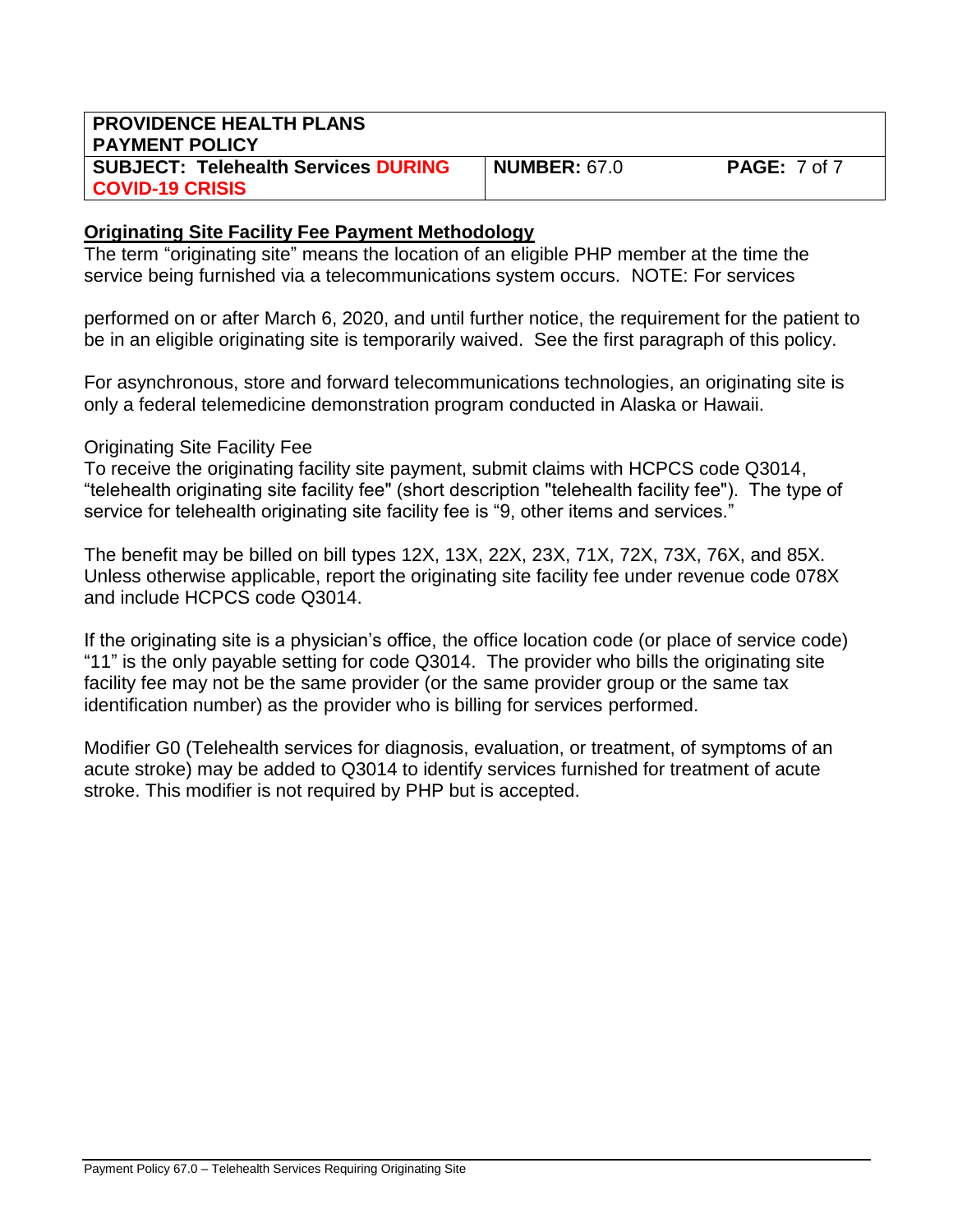### **ADDENDUM A**

THIS IS A LIST OF CODES ON PAYMENT POLICY 67.0 WITH A SITE OF SERVICE DIFFERENTIAL. **THESE CODES MAY BE BILLED WITH MODIFIER GT AND LOCATION CODE 11** FOR TELEHEALTH SERVICES FOR DATES OF SERVICE BETWEEN MARCH 30, 2020, AND APRIL 30, 2020:

| 90785 |
|-------|
| 90791 |
| 90792 |
| 90832 |
| 90833 |
| 90834 |
| 90836 |
| 90837 |
| 90838 |
| 90839 |
| 90840 |
| 90845 |
| 90846 |
| 90847 |
| 96116 |
| 96156 |
| 96158 |
| 96159 |
| 96164 |
| 96165 |
| 96167 |
| 96168 |
| 96170 |
| 96171 |
| 97129 |
| 97802 |
| 97803 |
| 97804 |
| 99201 |
| 99202 |
| 99203 |
| 99204 |
| 99205 |
| 99211 |
| 99212 |
| 99213 |
| 99214 |
| 99215 |
|       |

Payment Policy 67.0 – Telehealth Services Requiring Originating Site